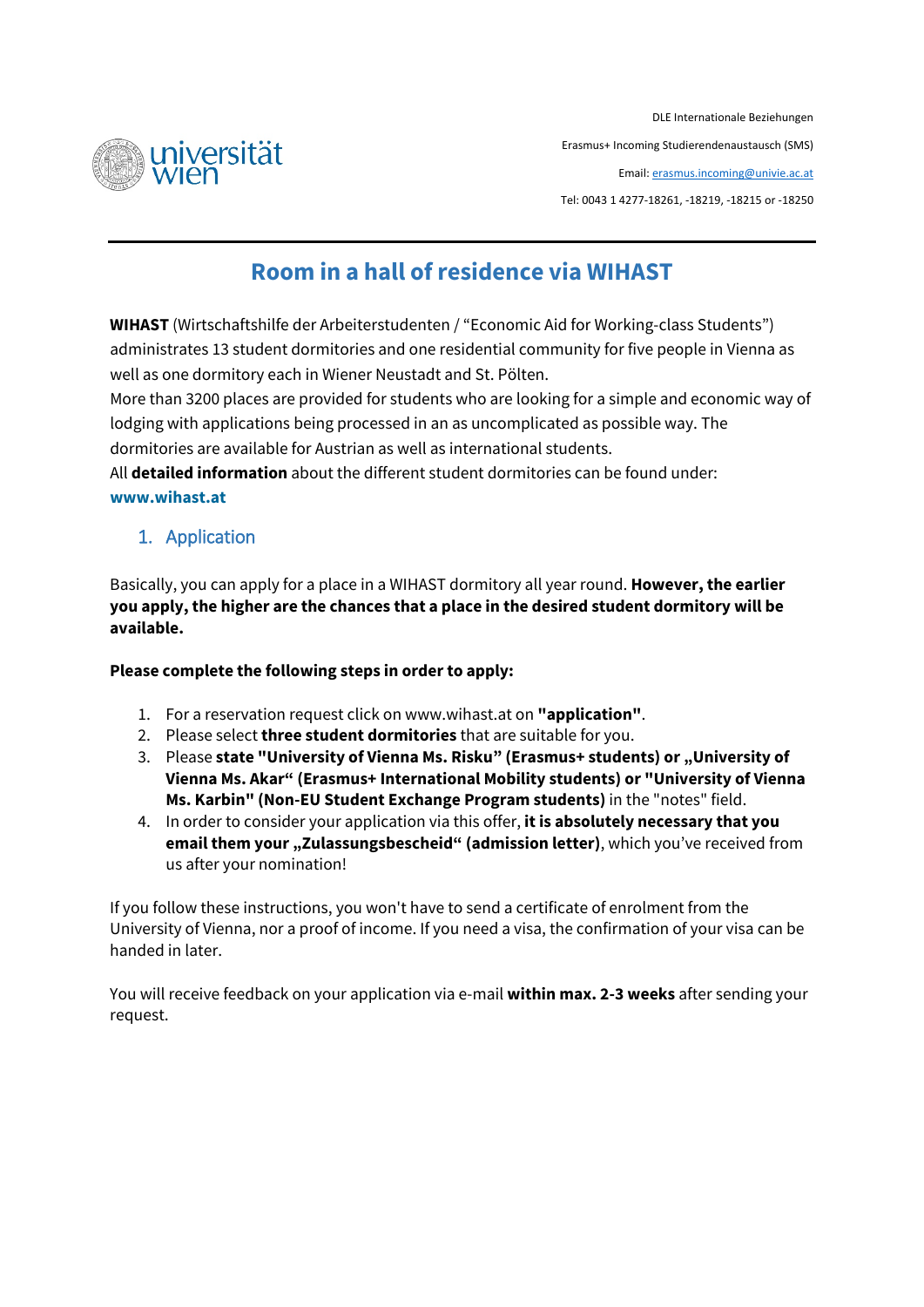

DLE Internationale Beziehungen Erasmus+ Incoming Studierendenaustausch (SMS) Email[: erasmus.incoming@univie.ac.at](mailto:erasmus.incoming@univie.ac.at) Tel: 0043 1 4277-18261, -18219, -18215 or -18250

Please note that due to the arranged cancellation deadline of 2 months in the tenancy agreement (see below) **a specific place can often be offered only 2 months before moving** in (especially concerning bookings for the summer semester).

For students who have to apply for a visa and therefore already need a positive confirmation of the booking earlier, please contact WIHAST directly via e-mail because of this special situation. Furthermore please also be aware that **places for the winter semester** can normally only be booked from September on at the latest. Because of the cancellation deadline of 2 months a booking for a place from October on could only be completed in August, which means that students who book a place from September on would already have completed their booking before August. Therefore experience has shown that it is not possible to book a place only from October on.

Once you have received a **confirmation for a place in a dormitory**, the place is reserved for you. You will then be asked to transfer a **deposit as well as the rent for the first month within a period** mentioned in the confirmation in order to successfully complete the reservation. If the transfer does not arrive within the deadline, the reservation will be cancelled.

## 2. Deposit

Once you have received a confirmation for a place in a dormitory, the place is reserved for you. However, your booking will only be completed if you transfer the deposit and the first month's rent. **Should your payment not be registered within the deadline, your reservation will be cancelled.**

**The regular deposit is € 400 (academic year 2022/2023)**; for "visitor rental agreements" the deposit amounts to the double rental charge.

Please note that in case of a **fixed-term contract (="visitor rental agreements")** also a **deposit for the keys** in the amount of € 100 as well as the cleaning fee of approx. € 70 have to be paid **in advance**.

The deposit will be **refunded within 60 days** after your stay to the account data you've indicated (a deposit-refund sheet can be picked up at the janitor's office when returning the keys).